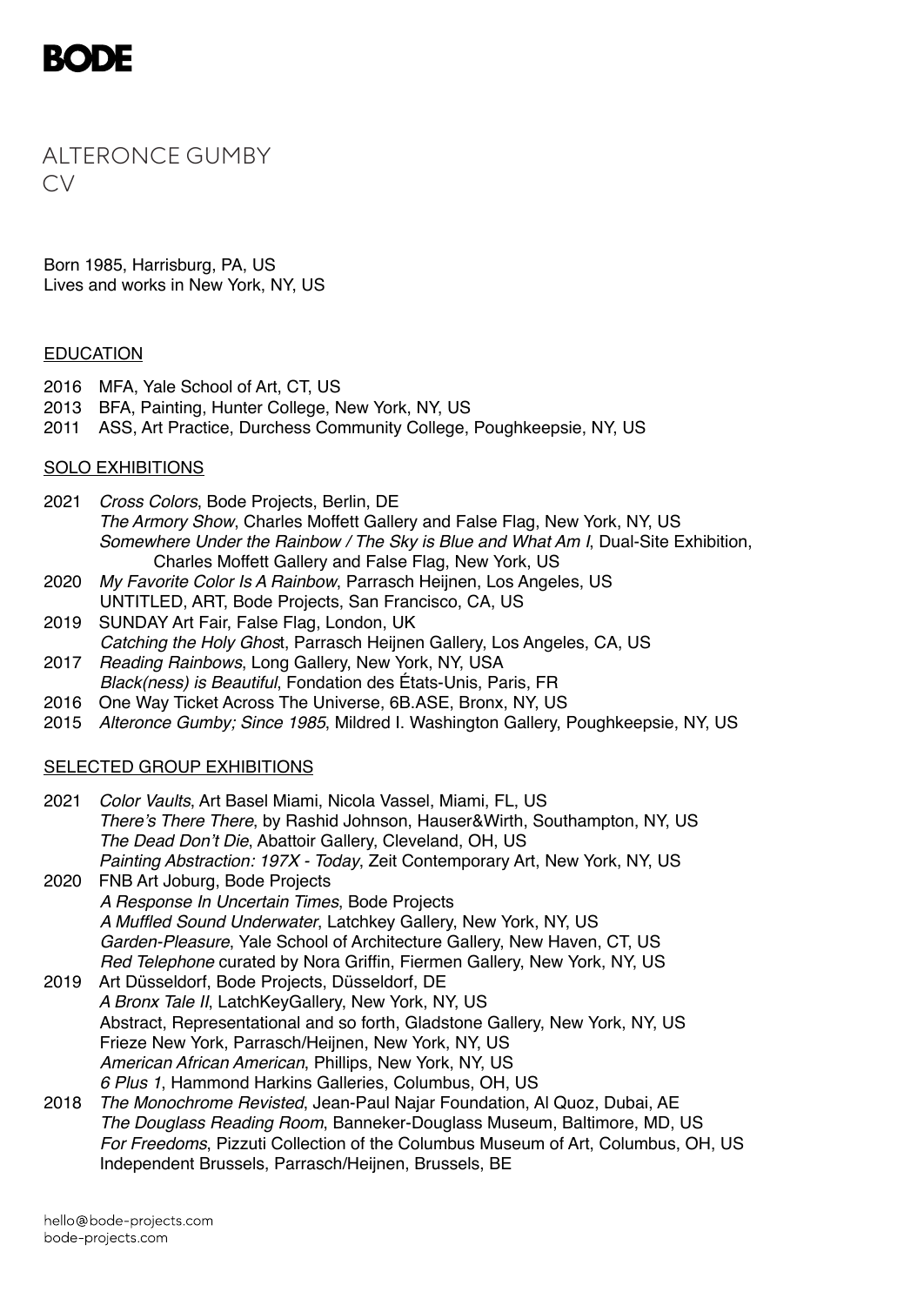*Bubble Wrap*, Front Art Space, New York, NY, US *A Bronx Tale*, LatchKey Gallery, New York, NY, US *If I go there*, I won't stay there, Ltd, Los Angeles, CA, US *Northern Suns: A Celebration of the Harlem Renaissance*, Hammond Harkins Galleries, Columbus, OH, US *Things Unseen: The Fluency of Abstraction*, Katzen Arts Center, Washington, D.C., US 2017 *Color People*, curated by Rashid Johnson, Rental Gallery, East Hampton, NY, US *I Dream in Color*, Hammond Harkins Galleries, Columbus, OH, US *Paysages Interieurs*, Fondation des États-Unis, Paris, FR *Broad Stripes and Bright Stars*, Ely Center for Contemporary Art, New Haven, CT, US 2016 *Group Show*, 6B.ASE, Bronx, NY, US

- *Works in Progress*, Camden Arts Centre: London Summer Intensive, London, UK *Surfaces*, Hammond Harkins Gallery, Columbus, OH, US *Partners*, Abrons Art Center, New York, NY, US
- 2015 *Large Works*, Front Art Space, New York, NY, US

# **RESIDENCIES**

- 2021 Bode Projects, Berlin, Germany
- 2019 Rauschenberg Foundation, New York, NY, US
- 2017 Fondation des États-Unis, Paris, FR
- 2016 London Summer Intensive, London, UK
- 2015 Dumfries House Residency, Cumnock, Ayrshire, UK Summer Academy, The Non-Human, Salzburg, AT

## AWARDS & FELLOWSHIPS

- 2016 Harriet Hale Woolley Scholarship
- 2015 The AAF/ Seebacher Prize for Fine Arts Robert Reed Memorial Scholarship
- 2012 Kossak Painting Fellowship
- 2011 James S. Barton Emerging Artist Scholarship SUNY Chancellor's Award for Student Excellence

## SELECTED PRESS & BIBLIOGRAPHY

2021 "The Artsy Vanguard 2021: Alteronce Gumby", *Artsy,* by Jewels Dodson, December 2021 "22 Artists to Discover at New York's September Fairs", *Artsy*, by Casey Lesser, September 2021

*"Alteronce Gumby: Cross Colours*", monograph, Bode Projects, September 2021 "Alteronce Gumby", monograph, False Flag, New York, NY, March 2021

- "Studio Visit: Artist Alteronce Gumby", *Artnet*, by Katie White, February 2021 2020 "Painter Alteronce Gumby Sees Color Differently", *Cultured Mag*, by Charles Moore, September 2020
	- "20 Painters Who Are Shaping the New Decade", *Daily Collector*, January 2020
	- "11 Emerging Artists Redefining Abtrat Painting", *Artsy*, January 2020
- 2019 "7 Impressive Emerging Artists to Watch From the Frieze Week Fairs in London", *Artnet News,* October 2019
- 2018 "What Makes A Monochrome Painting Good," *Artsy*, by Alina Cohen, March 2018
- 2017 "How Black Artists, Dealers, and Collectors Are Boosting the Careers of Theirs Younger Peers", *Artsy*, by Antwaun Sargent